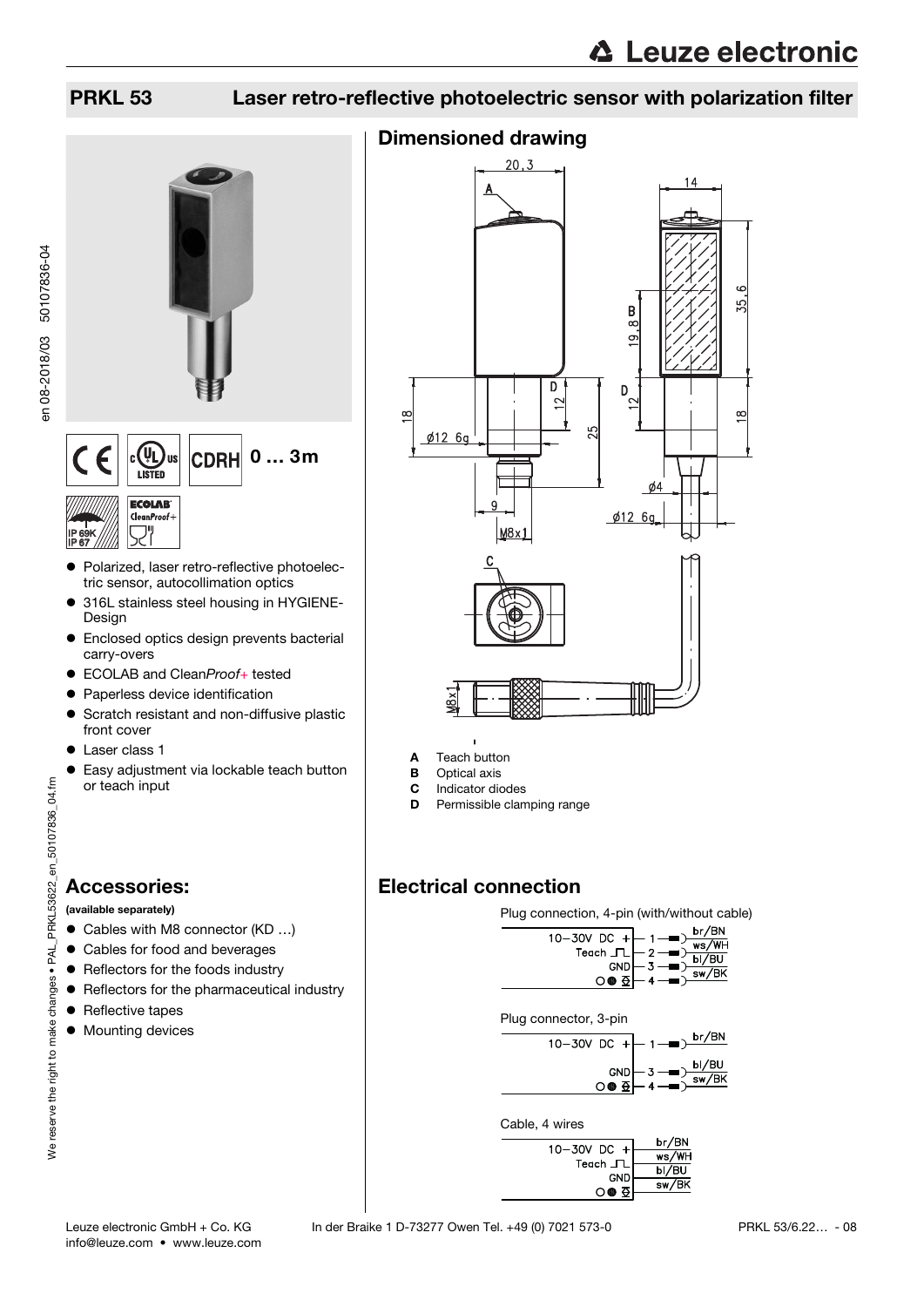# **∆ Leuze electronic**

## PRKL 53

<span id="page-1-0"></span>adjustments or performance of procedures other than those specified herein may result in hazardous radiation exposure.

pour les personnes.

| <b>Specifications</b>                                                                                                                              |                                                                                                        | <b>Tables</b>                                                 |                           |
|----------------------------------------------------------------------------------------------------------------------------------------------------|--------------------------------------------------------------------------------------------------------|---------------------------------------------------------------|---------------------------|
| <b>Optical data</b>                                                                                                                                |                                                                                                        | <b>Reflectors in food quality</b>                             | <b>Operating</b><br>range |
| Typ. op. range limit (MTKS 50 $\times$ 50) <sup>1)</sup>                                                                                           | 03m                                                                                                    |                                                               |                           |
| Operating range <sup>2)</sup><br>Light beam characteristic                                                                                         | see tables<br>collimated, $\leq$ 3 mrad                                                                | <b>MTKS</b><br>1<br>50x50.1                                   | 02.0m                     |
| Light spot diameter                                                                                                                                | approx. 2mm at light beam gate                                                                         | $\sqrt{2}$<br><b>MTKS</b><br>15x30                            | 01.6m                     |
| Typical squint angle                                                                                                                               | y-axis: < 0.2° (only PRKL 53/6.2P-S8.3),                                                               | 3<br><b>MTKS</b><br>20x40.1                                   | 01.0m                     |
|                                                                                                                                                    | x-axis: not calibrated                                                                                 | 4<br>50x50<br>Tape 6                                          | 01.0m                     |
| Light source 3)                                                                                                                                    | laser (pulsed)                                                                                         | $\mathbf{1}$<br>2.0<br>$\mathbf{0}$                           | 3.0                       |
| Laser class<br>Wavelength                                                                                                                          | 1 in accordance with IEC 60825-1:2007<br>655nm (visible red light, polarized)                          | 2 <sup>0</sup><br>1.6                                         | 2.2                       |
| Output power                                                                                                                                       | $0.29$ mW                                                                                              | 3 0<br>$1.0\,$<br>1.5<br>4 0<br>1.0<br>1.2                    |                           |
| Pulse duration                                                                                                                                     | $\leq 5.5$ µs                                                                                          |                                                               |                           |
| Timing                                                                                                                                             |                                                                                                        | <b>Pharmaceutical reflectors</b>                              | <b>Operating</b>          |
| Switching frequency                                                                                                                                | 2000Hz                                                                                                 |                                                               | range                     |
| Response time                                                                                                                                      | 0.25ms                                                                                                 | $1$ TK<br><b>BR53</b>                                         | 01.0m                     |
| Delay before start-up                                                                                                                              | $\leq 300$ ms                                                                                          | $\overline{c}$<br>MTK(S)<br>14x23.P                           | 00.2m                     |
| Electrical data                                                                                                                                    |                                                                                                        | 1.2<br>1 0<br>1.0                                             |                           |
| Operating voltage $U_B$ <sup>4)</sup>                                                                                                              | 10  30 VDC (incl. residual ripple)                                                                     | 2 <sub>0</sub><br>0.2<br>0.25                                 |                           |
| Residual ripple<br>Open-circuit current                                                                                                            | ≤ 15% of $U_R$<br>$\leq$ 15 mA                                                                         |                                                               |                           |
| Switching output                                                                                                                                   | /6 1 push-pull switching output                                                                        | Operating range [m]                                           |                           |
|                                                                                                                                                    | pin 4: PNP light switching, NPN dark switching                                                         | Typ. operating range limit [m]                                |                           |
|                                                                                                                                                    | pin 2: teach input                                                                                     | $MTKS$ = micro triple, screw type                             |                           |
|                                                                                                                                                    | /6D 1 push-pull switching output                                                                       |                                                               |                           |
|                                                                                                                                                    | pin 4: PNP dark switching, NPN light switching<br>pin 2: teach input                                   |                                                               |                           |
| <b>Function characteristics</b>                                                                                                                    | light/dark reversible                                                                                  |                                                               |                           |
| Signal voltage high/low                                                                                                                            | ≥(U <sub>B</sub> -2V)/≤ 2V                                                                             |                                                               |                           |
| Output current                                                                                                                                     | max. 100mA                                                                                             |                                                               |                           |
| Operating range                                                                                                                                    | setting via teach-in                                                                                   |                                                               |                           |
| Indicators                                                                                                                                         |                                                                                                        |                                                               |                           |
| Green LED                                                                                                                                          | ready                                                                                                  |                                                               |                           |
| <b>Yellow LED</b>                                                                                                                                  | light path free<br>light path free, no performance reserve 5)                                          |                                                               |                           |
| Yellow LED, flashing                                                                                                                               |                                                                                                        |                                                               |                           |
| Mechanical data                                                                                                                                    |                                                                                                        |                                                               |                           |
| Housing<br>Housing design                                                                                                                          | AISI 316L stainless steel, DIN X2CrNiMo17132, W.No1.4404<br><b>HYGIENE-Design</b>                      |                                                               |                           |
| Housing roughness <sup>6)</sup>                                                                                                                    | $Ra \leq 2.5$                                                                                          |                                                               |                           |
| Connector                                                                                                                                          | AISI 316L stainless steel, DIN X2CrNiMo17132, W.No1.4404                                               | <b>Remarks</b>                                                |                           |
| Optics cover                                                                                                                                       | coated plastic (PMMA), scratch resistant and non-diffusive                                             |                                                               |                           |
| Operation                                                                                                                                          | plastic (TPV-PE), non-diffusive<br>with M8 connector: 50g                                              | Operate in accordance with                                    |                           |
| Weight                                                                                                                                             | with 200 mm cable and M8 connector: 60g                                                                | intended use!                                                 |                           |
|                                                                                                                                                    | with 5000mm cable: 110g                                                                                | $\ddot{\phi}$ This product is not a safety sensor             |                           |
| Connection type                                                                                                                                    | M8 connector, 4-pin or 3-pin,                                                                          | and is not intended as personnel                              |                           |
|                                                                                                                                                    | 0.2m cable with M8 connector, 4-pin,                                                                   | protection.<br>$\ddot{\phi}$ The product may only be put into |                           |
| Fastening                                                                                                                                          | 5m cable, 4 x 0.20mm <sup>2</sup><br>via fit (see "Remarks")                                           | operation by competent persons.                               |                           |
| Max. tightening torque                                                                                                                             | 3 Nm (permissible range, see dimensioned drawing)                                                      | $\ddot{\phi}$ Only use the product in accor-                  |                           |
| Environmental data                                                                                                                                 |                                                                                                        | dance with the intended use.                                  |                           |
| Ambient temp. (operation/storage) 7)                                                                                                               | $-30^{\circ}$ C $+70^{\circ}$ C/-30 $^{\circ}$ C $+70^{\circ}$ C                                       | A list of tested chemicals                                    |                           |
| Protective circuit 8)                                                                                                                              | 2.3                                                                                                    | can be found in the first                                     |                           |
| VDE safety class <sup>9)</sup>                                                                                                                     | Ш                                                                                                      | part of the product                                           |                           |
| Protection class                                                                                                                                   | IP 67, IP 69K 10)                                                                                      | description.                                                  |                           |
| Environmentally tested acc. to<br>Standards applied                                                                                                | ECOLAB, CleanProof+<br>IEC 60947-5-2                                                                   |                                                               |                           |
| Certifications                                                                                                                                     | UL 508, C22.2 No.14-13 4) 7) 11)                                                                       | • Only secure in designated                                   |                           |
| Chemical resistance                                                                                                                                | tested in accordance with ECOLAB and CleanProof+ (see Remarks)                                         | area using set screw.                                         |                           |
| Options                                                                                                                                            |                                                                                                        | Max. tightening torque                                        |                           |
| Teach-in input/activation input                                                                                                                    |                                                                                                        | 3Nm.                                                          |                           |
| Transmitter active/not active                                                                                                                      | $\geq$ 8V/ $\leq$ 2V                                                                                   | <b>UL REQUIREMENTS</b>                                        |                           |
| Activation/disable delav                                                                                                                           | $\leq 1$ ms<br>$30k\Omega$                                                                             | Enclosure Type Rating: Type 1                                 |                           |
| Input resistance                                                                                                                                   |                                                                                                        | For Use in NFPA 79 Applications                               |                           |
| 1) Typ. operating range limit: max. attainable range without performance reserve                                                                   |                                                                                                        | only.                                                         |                           |
| 2) Operating range: recommended range with performance reserve                                                                                     |                                                                                                        | Adapters providing field wiring                               |                           |
| 3) Average life expectancy 50,000h at an ambient temperature of 25 °C<br>4) For UL applications: for use in class 2 circuits according to NEC only |                                                                                                        | means are available from the manu-                            |                           |
|                                                                                                                                                    | 5) Display "no performance reserve" as yellow flashing LED is only available in standard teach setting | facturer. Refer to manufacturers<br>information.              |                           |
| 6) Typical value for the stainless steel housing                                                                                                   |                                                                                                        | <b>CAUTION</b> - the use of controls or                       |                           |

5) Display "no performance Forman<br>6) Typical value for the 6) Typical value for the stainless steel housing<br>7) UL certified in the temperature range -30 $^{\circ}$ C

- 7) UL certified in the temperature range -30°C to 55°C, operating temperatures of +70°C permissible only briefly (≤ 15min)
- 8) 2=polarity reversal protection, 3=short circuit protection for all transistor outputs
- 9) Rating voltage 50V

10)Only with internal tube mounting of the M8 connector

11)These proximity switches shall be used with UL Listed Cable assemblies rated 30V, 0.24A min, in the installation

| <b>ATTENTION ! Si d'autres disposi-</b> |
|-----------------------------------------|
| tifs d'alignement que ceux préco-       |
| nisés ici sont utilisés ou s'il est     |
| procédé autrement qu'indiqué,           |
| cela peut entraîner une exposition      |
| à des rayonnements et un danger         |
|                                         |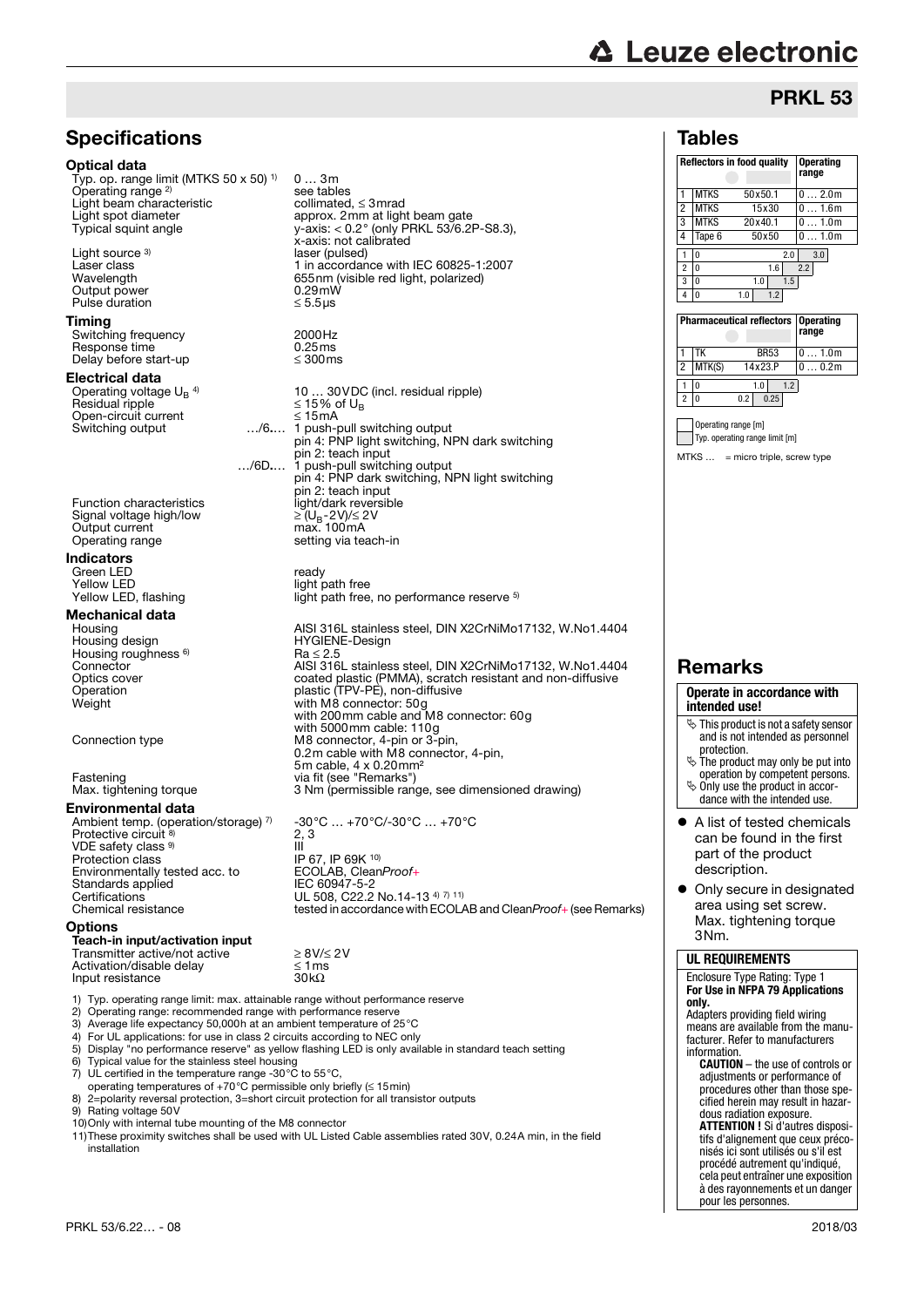### Laser safety notices

#### /À ATTENTION, LASER RADIATION – LASER CLASS 1

The device satisfies the requirements of IEC 60825-1:2007 (EN 60825-1:2007) safety regulations for a product in laser class 1 as well as the U.S. 21 CFR 1040.10 regulations with deviations corresponding to "Laser Notice No. 50" from June 24th, 2007.  $\&$  Adhere to the applicable legal and local regulations regarding protection from laser beams.

 $\frac{1}{2}$  The device must not be tampered with and must not be changed in any way.

There are no user-serviceable parts inside the device.

Repairs must only be performed by Leuze electronic GmbH + Co. KG.

## Order guide

| <b>Selection table</b>                                |                                                              |                                      |                                               |                                               |                                                   |                                                   |                                                    |
|-------------------------------------------------------|--------------------------------------------------------------|--------------------------------------|-----------------------------------------------|-----------------------------------------------|---------------------------------------------------|---------------------------------------------------|----------------------------------------------------|
| Order code $\rightarrow$<br>Equipment $\blacklozenge$ |                                                              | PRKL 53/6.22-S8<br>Part no. 50107605 | အို<br>PRKL 53/6.22, 200<br>Part no. 50105791 | <b>PRKL 53/6.22-S8.3</b><br>Part no. 50107606 | 53/6.22,5000<br>o.50137332<br>PRKL 53<br>Part no. | 53/6.2P-S8.3<br>0.50114179<br>PRKL 53<br>Part no. | 53/6D.22,5000<br>0.50138504<br>PRKL 53<br>Part no. |
| Switching output                                      | x push-pull switching output                                 |                                      |                                               | ●                                             |                                                   | ●                                                 | $\bullet$                                          |
| Switching function                                    | light/dark switching configurable                            |                                      |                                               |                                               |                                                   |                                                   |                                                    |
|                                                       | Default: PNP light switching, NPN dark switching             |                                      |                                               | 0                                             | $\bullet$                                         |                                                   |                                                    |
|                                                       | Default: PNP dark switching, NPN light switching             |                                      |                                               |                                               |                                                   |                                                   | $\bullet$                                          |
| Connection                                            | M8 connector, metal, 4-pin                                   |                                      |                                               |                                               |                                                   |                                                   |                                                    |
|                                                       | M8 connector, metal, 3-pin                                   |                                      |                                               |                                               |                                                   | $\bullet$                                         |                                                    |
|                                                       | cable 200 mm with M8 connector, 4-pin                        |                                      |                                               |                                               |                                                   |                                                   |                                                    |
|                                                       | cable 5000mm, 4 wires                                        |                                      |                                               |                                               |                                                   |                                                   |                                                    |
| Configuration                                         | teach-in via button (lockable) and teach input <sup>1)</sup> |                                      |                                               |                                               | $\bullet$                                         | ●                                                 |                                                    |
| Optical axis                                          | y-axis is calibrated                                         |                                      |                                               |                                               |                                                   |                                                   |                                                    |
| <b>Indicators</b>                                     | green LED: ready                                             |                                      |                                               |                                               |                                                   |                                                   |                                                    |
|                                                       | Yellow LED: switching output                                 |                                      |                                               |                                               |                                                   |                                                   |                                                    |

1) Teach input not present with 3-pin connector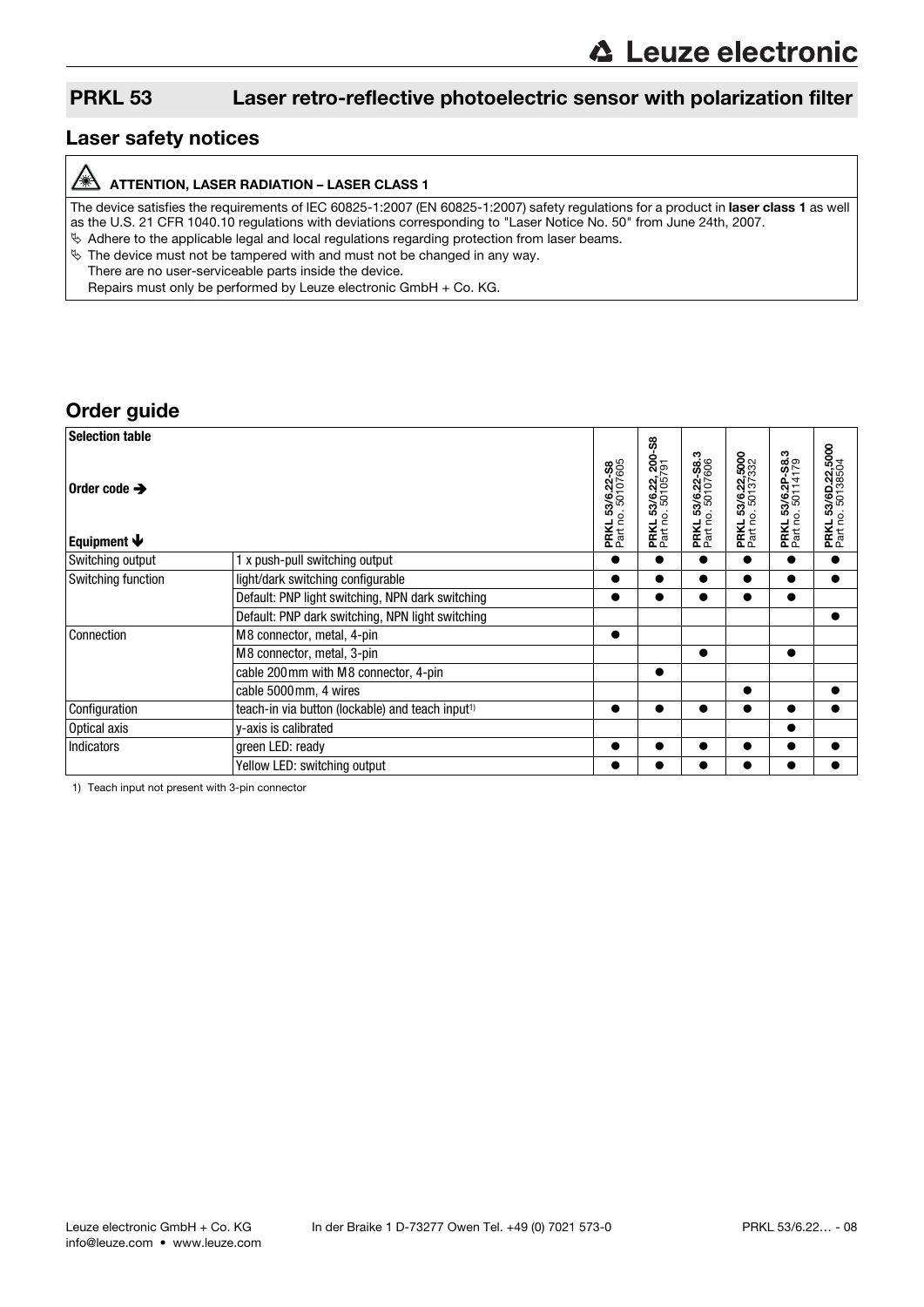## General information

- The laser retro-reflective photoelectric sensors PRKL 53/… have an optimized light beam propagation in the typical range of application of 0 … 1m (not to be confused with the operating range, which is 0 … 3m in combination with a reflector MTKS 50x50.1). This permits the reliable recognition of the smallest of parts or the positioning of objects with maximum precision across the entire area.
- For foil 6, the sensor's side edge must be aligned parallel to the side edge of the reflective tape.
- The sensor is constructed on the basis of the autocollimation principle, i.e., light being transmitted and light being received propagate along the same light axis. This permits the photoelectric sensor to be installed directly behind small holes or diaphragms. The smallest permissible diaphragm diameter for secure functioning is 3mm.



 The achievable resolution depends significantly on the unit's configuration. Depending on the teach mode, the following values are possible:

| Setting                                          | Detection from object size 1) | Sensor switches at a light occlusion of |
|--------------------------------------------------|-------------------------------|-----------------------------------------|
| max. operating range<br>(factory setting)        | $1.5$ mm                      | 50%                                     |
| normal sensor sensitivity<br>(standard teaching) | l mm                          | 25%                                     |
| maximum sensor sensitivity<br>(dynamic teaching) | $0.10.2$ mm                   | 5%                                      |

1) All specifications are typical values and may vary by a small amount for each unit.

 For safety reasons, the laser transmitter is equipped with a monitor, which automatically switches off the transmitter in case of a component defect. In case of failure, the yellow LED flashes rapidly and the green LED is off. The state is irreversible and the sensor must be exchanged.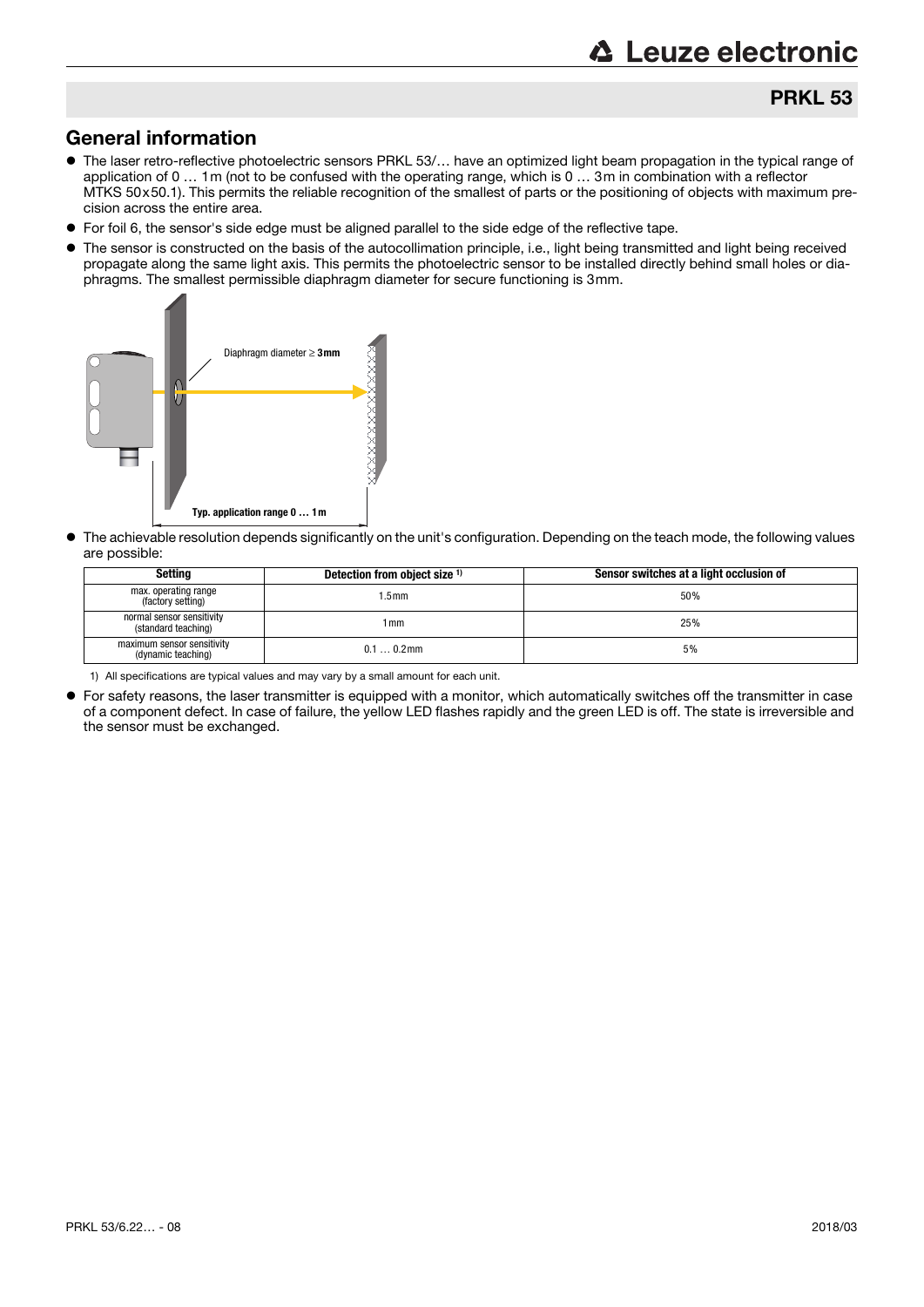## Sensor adjustment (teach) via teach button



#### **• Prior to teaching:** Clear the light path to the reflector!

The device setting is stored in a fail-safe way. A reconfiguration following voltage interruption or switch-off is thus not required.



#### Standard teaching for average sensor sensitivity

- **Press teach button until both LEDs flash** simultaneously.
- Release teach button.
- **•** Ready.

 $\subset$ 

After standard teaching, the sensor switches for objects with a minimum size of 1mm (see table under "General Information").

If both LEDs flash rapidly after the teaching event, a teaching error has happened. Please check the alignment of the light beam onto the reflector and carry out another teaching event.



#### Teaching for maximal sensor sensitivity (dynamic teaching)

- **Press teach button until both LEDs flash** alternatingly. Sensor remains in teaching mode even after the teach button has been released.
- Move some objects through the light path or swing a single object slowly back and forth through the light path.
- Briefly press the teach button to terminate the teach event.
- **•** Ready.



After teaching for maximum sensor sensitivity, the sensor switches for objects with a minimum size of 0.1 … 0.2mm (see table under "General Information").

If both LEDs flash rapidly after the teaching event, a teaching error has happened. Please check the alignment of the light beam onto the reflector and carry out another teaching event.

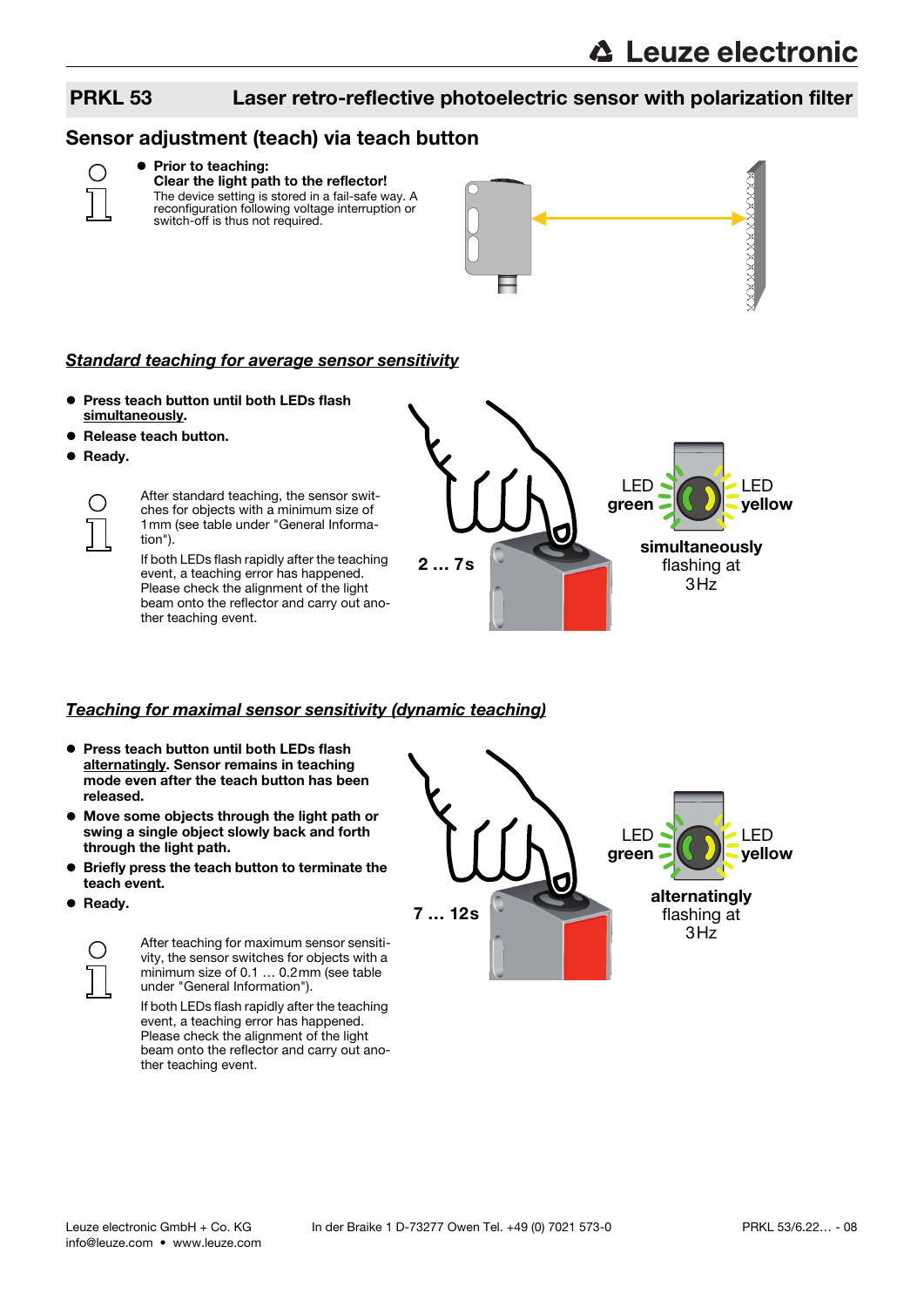## PRKL 53

## Teaching for maximum operating range (factory setting at delivery)

- **Prior to teaching:** Cover the light path to the reflector!
- **Procedure as for standard teaching.**



### Adjusting the switching behavior of the switching output – light/dark switching

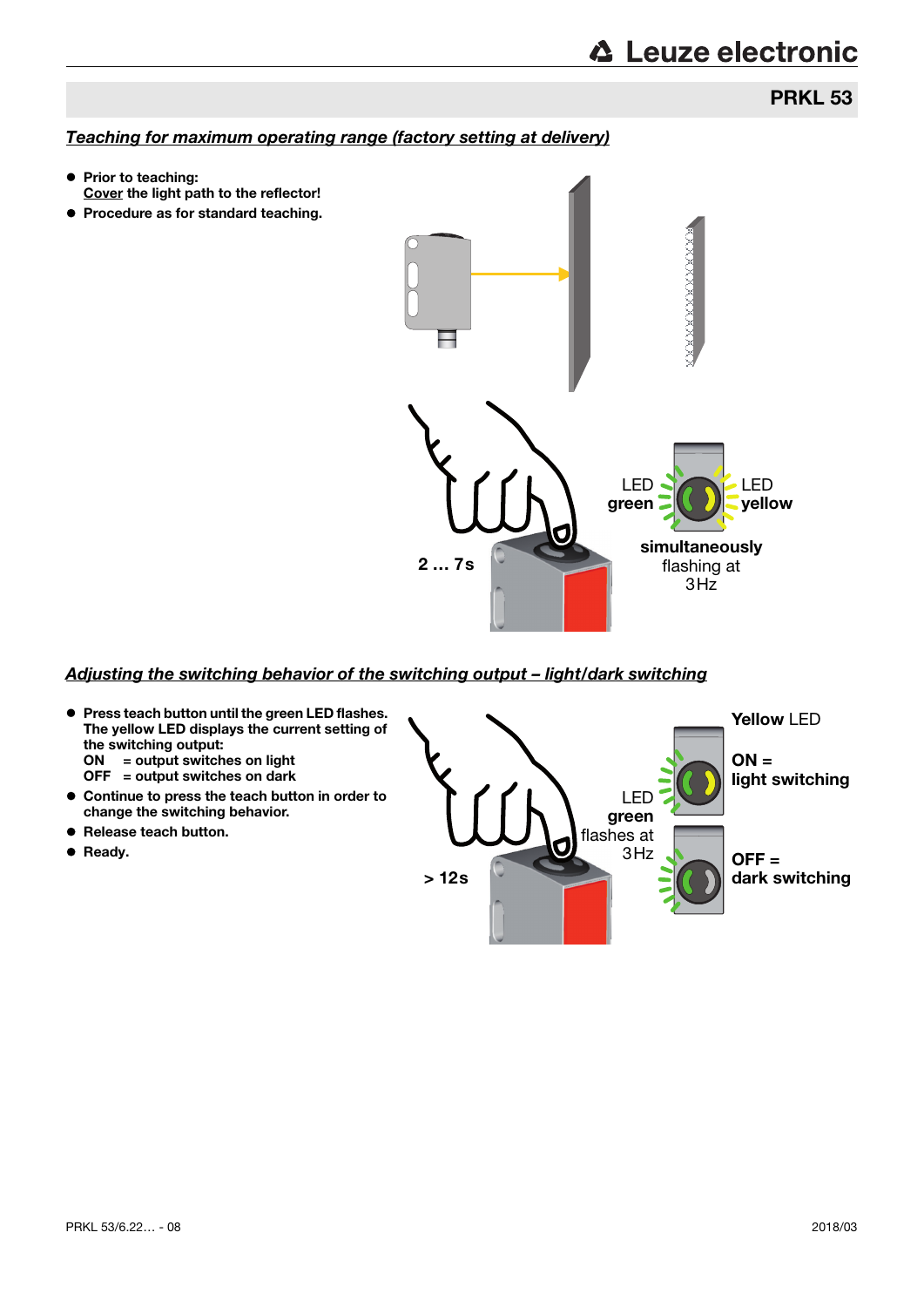## Locking the teach button via the teach input



A static high signal  $(≥ 4ms)$  at the teach input locks the teach button on the device if required, such that no manual operation is possible (e.g., protection from erroneous operation or manipulation).

If the teach input is not connected or if there is a static low signal, the button is unlocked and can be operated freely.



## Sensor adjustment (teach) via teach input



 $U_{\text{Teach low}} \leq 2V$  $U_{\text{Teach hidh}} \geq (U_B - 2V)$ 

### Prior to teaching: Clear the light path to the reflector!

The following description applies to PNP switching logic!

The device setting is stored in a fail-safe way. A reconfiguration following voltage interruption or switch-off is thus not required.

### Standard teaching for average sensor sensitivity



shortest teaching duration for

standard teaching: approx. 12ms